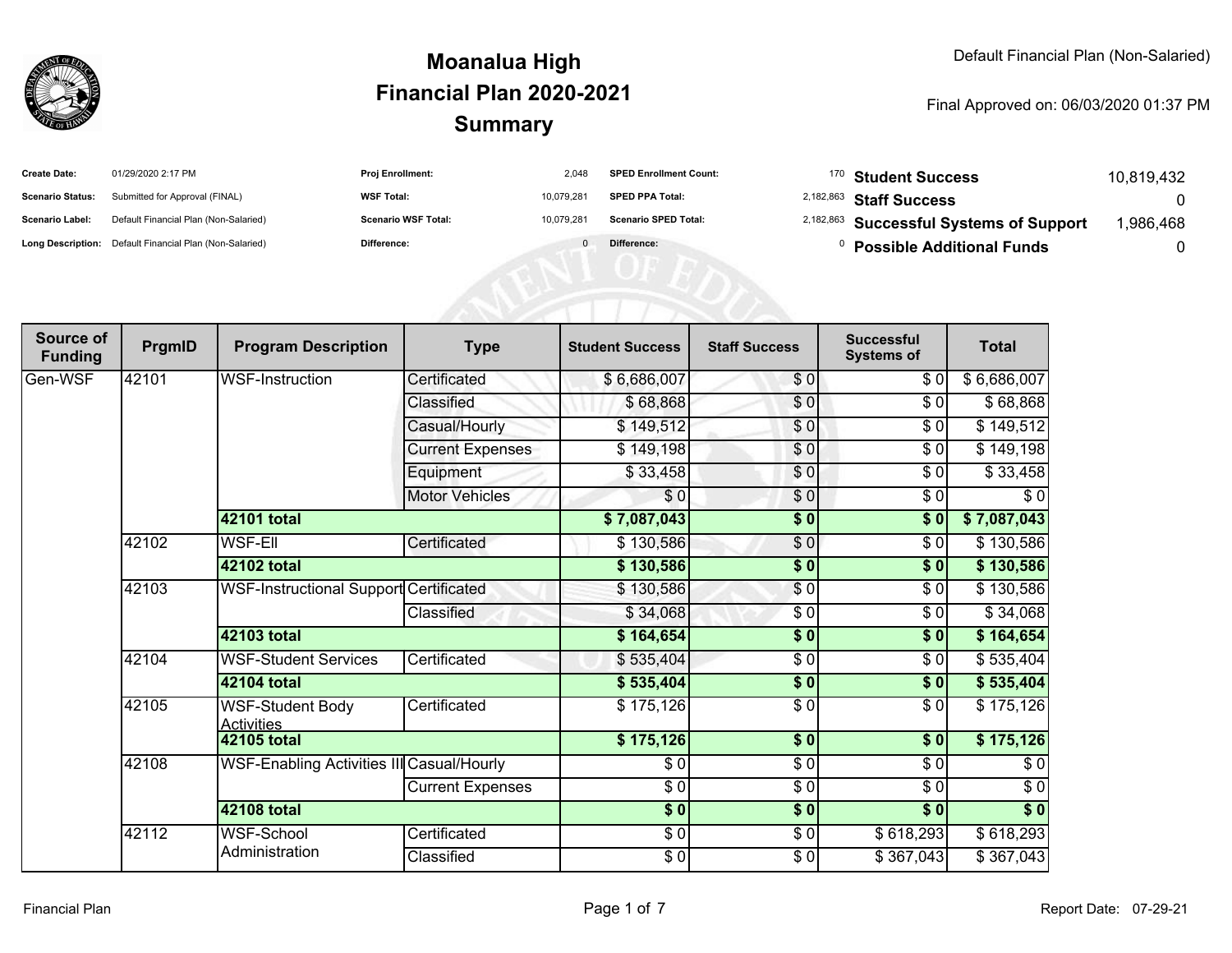

| Source of<br><b>Funding</b> | PrgmID         | <b>Program Description</b>              | <b>Type</b>             | <b>Student Success</b> | <b>Staff Success</b>        | <b>Successful</b><br><b>Systems of</b> | <b>Total</b>               |
|-----------------------------|----------------|-----------------------------------------|-------------------------|------------------------|-----------------------------|----------------------------------------|----------------------------|
| Gen-WSF                     | 42112          | WSF-School<br>Administration            | <b>Current Expenses</b> | \$0                    | \$0                         | \$266,956                              | \$266,956                  |
|                             |                |                                         | Equipment               | $\overline{30}$        | $\overline{S}0$             | $\sqrt{3}0$                            | $\overline{\$0}$           |
|                             |                | 42112 total                             |                         | $\overline{\$0}$       | $\overline{\$0}$            | \$1,252,292                            | \$1,252,292                |
|                             | 42113          | <b>WSF-School Facility</b>              | Classified              | \$0                    | $\overline{S}0$             | \$666,007                              | \$666,007                  |
|                             |                | <b>Services</b>                         | Casual/Hourly           | \$0                    | $\overline{50}$             | \$25,856                               | \$25,856                   |
|                             |                |                                         | <b>Current Expenses</b> | \$0                    | $\sqrt{6}$                  | \$42,313                               | \$42,313                   |
|                             |                | <b>42113 total</b>                      |                         | $\overline{\$0}$       | $\overline{\$0}$            | \$734,176                              | \$734,176                  |
|                             | 42114          | <b>WSF-Protocol Fund</b>                | <b>Current Expenses</b> | \$0                    | \$0                         | $\overline{\$0}$                       | $\overline{\$0}$           |
|                             |                | 42114 total                             |                         | $\overline{\$0}$       | $\overline{\$0}$            | $\overline{\$0}$                       | $\overline{\$0}$           |
|                             | <b>Gen-WSF</b> |                                         |                         | \$8,092,813            | $\overline{\$0}$            |                                        | $$1,986,468$ $$10,079,281$ |
| Gen-SPED                    | 17101          | SPED Ppa - Instruction                  | Certificated            | \$1,664,972            | \$0                         | \$0                                    | \$1,664,972                |
|                             |                |                                         | Classified              | \$516,510              | \$0                         | $\overline{\$0}$                       | \$516,510                  |
|                             |                |                                         | <b>Current Expenses</b> | \$1,381                | \$0                         | $\sqrt{3}0$                            | \$1,381                    |
|                             |                | <b>17101 total</b>                      |                         | \$2,182,863            | $\overline{\$0}$            | $\overline{\$0}$                       | \$2,182,863                |
|                             | 17131          | Special Education in<br>Regular Schools | Certificated            | \$0                    | \$0                         | $\sqrt{6}$                             | $\overline{\$0}$           |
|                             |                |                                         | Classified              | $\overline{30}$        | \$0                         | $\overline{\$0}$                       | $\overline{60}$            |
|                             |                | <b>17131 total</b>                      |                         | $\overline{\bullet}$ 0 | $\overline{\$0}$            | $\overline{\$0}$                       | $\overline{\$0}$           |
|                             | Gen-SPED       |                                         |                         | \$2,182,863            | $\overline{\$0}$            | $\overline{\$0}$                       | \$2,182,863                |
| Gen-Categ                   | 12642          | Res for New Facilities -                | <b>Current Expenses</b> | \$0                    | $\overline{S}0$             | \$0                                    | $\overline{\$0}$           |
|                             |                | Reg Instr                               | Equipment               | \$0                    | $\overline{50}$             | $\overline{\$0}$                       | $\overline{30}$            |
|                             |                | <b>12642 total</b>                      |                         | $\overline{\$0}$       | $\overline{\$0}$            | $\overline{\$0}$                       | $\overline{\$0}$           |
|                             | 15849          | Gen Fund Voc & Applied                  | Certificated            | \$130,586              | $\overline{S}$ <sub>0</sub> | $\overline{\$0}$                       | \$130,586                  |
|                             |                | Technology                              | Casual/Hourly           | $\overline{\$0}$       | $\overline{S}0$             | $\overline{\$0}$                       | $\overline{30}$            |
|                             |                |                                         | <b>Current Expenses</b> | $\overline{50}$        | $\overline{60}$             | $\overline{\$0}$                       | $\overline{60}$            |
|                             |                |                                         | Equipment               | $\overline{50}$        | $\overline{60}$             | $\sqrt{3}0$                            | $\overline{\$0}$           |
|                             |                | <b>15849 total</b>                      |                         | \$130,586              | $\overline{\$0}$            | $\overline{\$0}$                       | \$130,586                  |
|                             | 16158          | <b>JROTC</b>                            | Certificated            | \$194,696              | $\overline{60}$             | $\sqrt{3}0$                            | \$194,696                  |
|                             |                |                                         | <b>Current Expenses</b> | $\overline{50}$        | $\overline{60}$             | $\sqrt{50}$                            | $\overline{S}0$            |
|                             |                | <b>16158 total</b>                      |                         | \$194,696              | $\overline{\$0}$            | $\overline{\$0}$                       | \$194,696                  |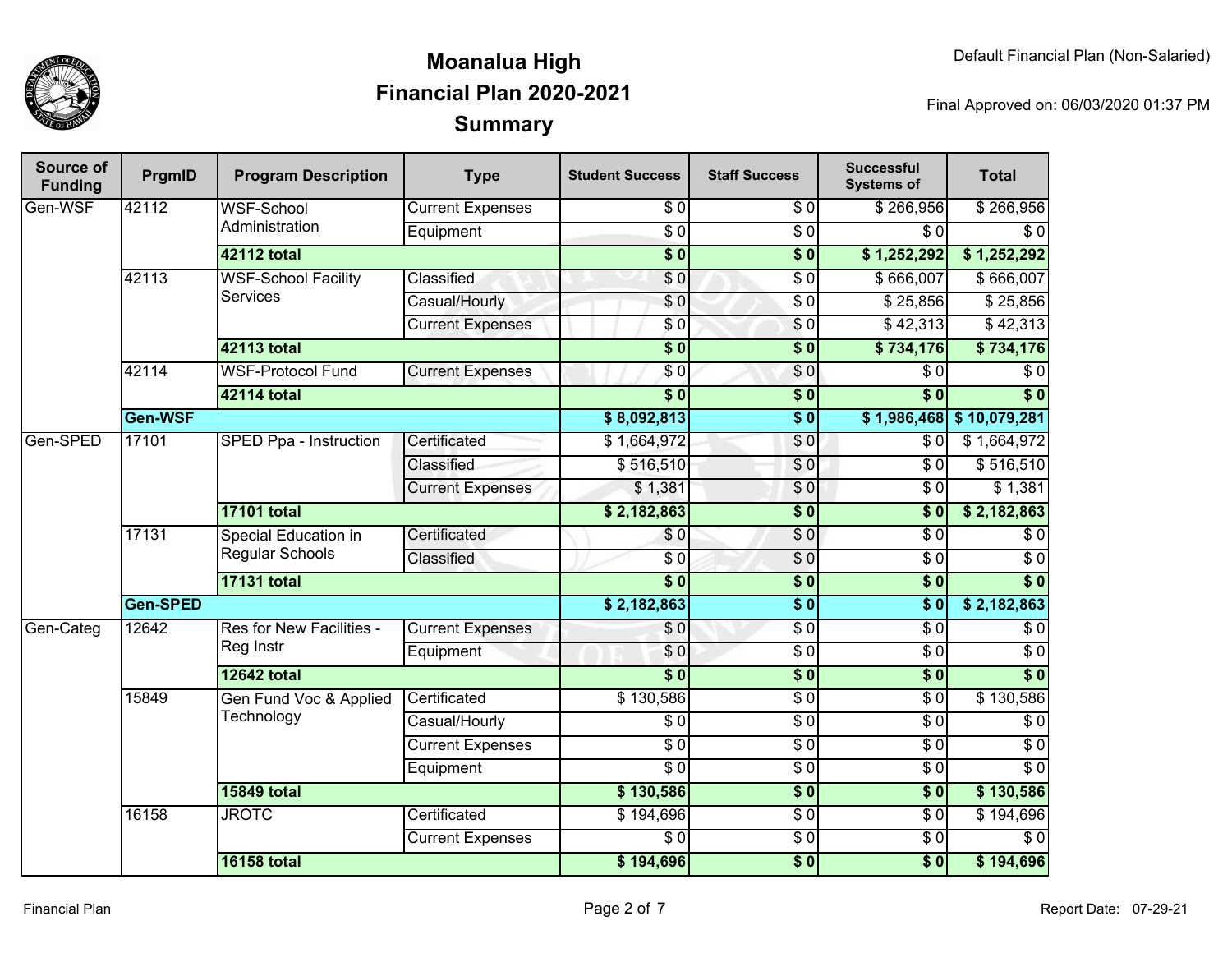

| Source of<br><b>Funding</b> | PrgmID           | <b>Program Description</b>                      | <b>Type</b>             | <b>Student Success</b> | <b>Staff Success</b> | <b>Successful</b><br><b>Systems of</b> | <b>Total</b>     |
|-----------------------------|------------------|-------------------------------------------------|-------------------------|------------------------|----------------------|----------------------------------------|------------------|
| Gen-Categ                   | 16770            | Learning Centers                                | Certificated            | \$65,293               | \$0                  | \$0                                    | \$65,293         |
|                             |                  |                                                 | Casual/Hourly           | $\overline{\$0}$       | $\overline{\$0}$     | $\overline{\$0}$                       | $\sqrt{6}$       |
|                             |                  |                                                 | <b>Current Expenses</b> | $\overline{\$0}$       | $\overline{\$0}$     | $\overline{\$0}$                       | $\overline{\$0}$ |
|                             |                  |                                                 | Equipment               | $\overline{S}0$        | $\overline{\$0}$     | $\overline{\$0}$                       | $\overline{\$0}$ |
|                             |                  | <b>16770 total</b>                              |                         | \$65,293               | $\overline{\$0}$     | s <sub>0</sub>                         | \$65,293         |
|                             | 17229            | Voc Rehab - Work Study<br><b>Contract W/DHS</b> | <b>Current Expenses</b> | \$0                    | $\sqrt{6}$           | $\overline{\$0}$                       | $\overline{\$0}$ |
|                             |                  | <b>17229 total</b>                              |                         | $\overline{\bullet}$   | $\overline{\$0}$     | s <sub>0</sub>                         | $\overline{\$0}$ |
|                             | 18864            | <b>Alternative Programs</b>                     | Certificated            | \$32,647               | \$0                  | $\overline{\$0}$                       | \$32,647         |
|                             |                  | <b>18864 total</b>                              |                         | \$32,647               | $\overline{\$0}$     | $\overline{\$0}$                       | \$32,647         |
|                             | 27000            | Athletics-Transportation                        | <b>Current Expenses</b> | \$0                    | \$0                  | $\overline{\$0}$                       | $\overline{\$0}$ |
|                             |                  |                                                 | Equipment               | $\overline{\$0}$       | $\overline{S}0$      | $\overline{\$0}$                       | $\overline{\$0}$ |
|                             |                  | <b>27000 total</b>                              |                         | $\overline{\bullet}$   | $\overline{\$0}$     | $\overline{\$0}$                       | $\overline{\$0}$ |
|                             | 27100            | <b>Athletics-Salary</b>                         | Casual/Hourly           | \$0                    | $\overline{\$0}$     | $\overline{\$0}$                       | $\overline{\$0}$ |
|                             |                  | <b>27100 total</b>                              |                         | $\overline{\bullet}$   | $\overline{\$0}$     | 30                                     | $\overline{\$0}$ |
|                             | 27300            | <b>Athletics-Gender Equity</b>                  | Casual/Hourly           | $\overline{\$0}$       | $\overline{\$0}$     | $\overline{\$0}$                       | $\overline{\$0}$ |
|                             |                  |                                                 | <b>Current Expenses</b> | $\frac{6}{6}$          | $\sqrt{6}$           | $\overline{\$0}$                       | $\overline{60}$  |
|                             |                  | <b>27300 total</b>                              |                         | $\overline{\bullet}$   | $\overline{\$0}$     | $\overline{\$0}$                       | $\overline{\$0}$ |
|                             | 27400            | Athletics-Supplies & Equip Current Expenses     |                         | $\overline{\$0}$       | $\overline{\$0}$     | $\overline{\$0}$                       | $\overline{\$0}$ |
|                             |                  |                                                 |                         | Equipment              | \$0                  | $\overline{\$0}$                       | $\overline{\$0}$ |
|                             |                  | <b>27400 total</b>                              |                         | $\overline{\$0}$       | $\overline{\$0}$     | 30                                     | $\overline{\$0}$ |
|                             | 27480            | <b>Athletic Trainers</b>                        | Classified              | \$120,534              | $\overline{\$0}$     | $\overline{\$0}$                       | \$120,534        |
|                             |                  |                                                 | <b>Current Expenses</b> | $\overline{\$0}$       | $\overline{\$0}$     | $\overline{\$0}$                       | $\overline{\$0}$ |
|                             |                  | <b>27480 total</b>                              |                         | \$120,534              | $\overline{\$0}$     | \$0                                    | \$120,534        |
|                             | <b>Gen-Categ</b> |                                                 | \$543,756               | \$0                    | $\overline{\$0}$     | \$543,756                              |                  |
| Federal                     | 18085            | Essa Title III Language<br>Instruction          | Casual/Hourly           | $\overline{\$0}$       | $\overline{\$0}$     | $\overline{\$0}$                       | $\overline{\$0}$ |
|                             |                  | <b>18085 total</b>                              |                         | $\frac{1}{2}$          | $\frac{1}{2}$        | \$0                                    | \$0              |
|                             | 19978            | Impact Aid-WSF                                  | <b>Current Expenses</b> | \$0                    | $\overline{S}0$      | $\sqrt{6}$                             | $\sqrt{6}$       |
|                             |                  | <b>19978 total</b>                              |                         | $\overline{\$0}$       | \$0                  | \$0                                    | $\overline{\$0}$ |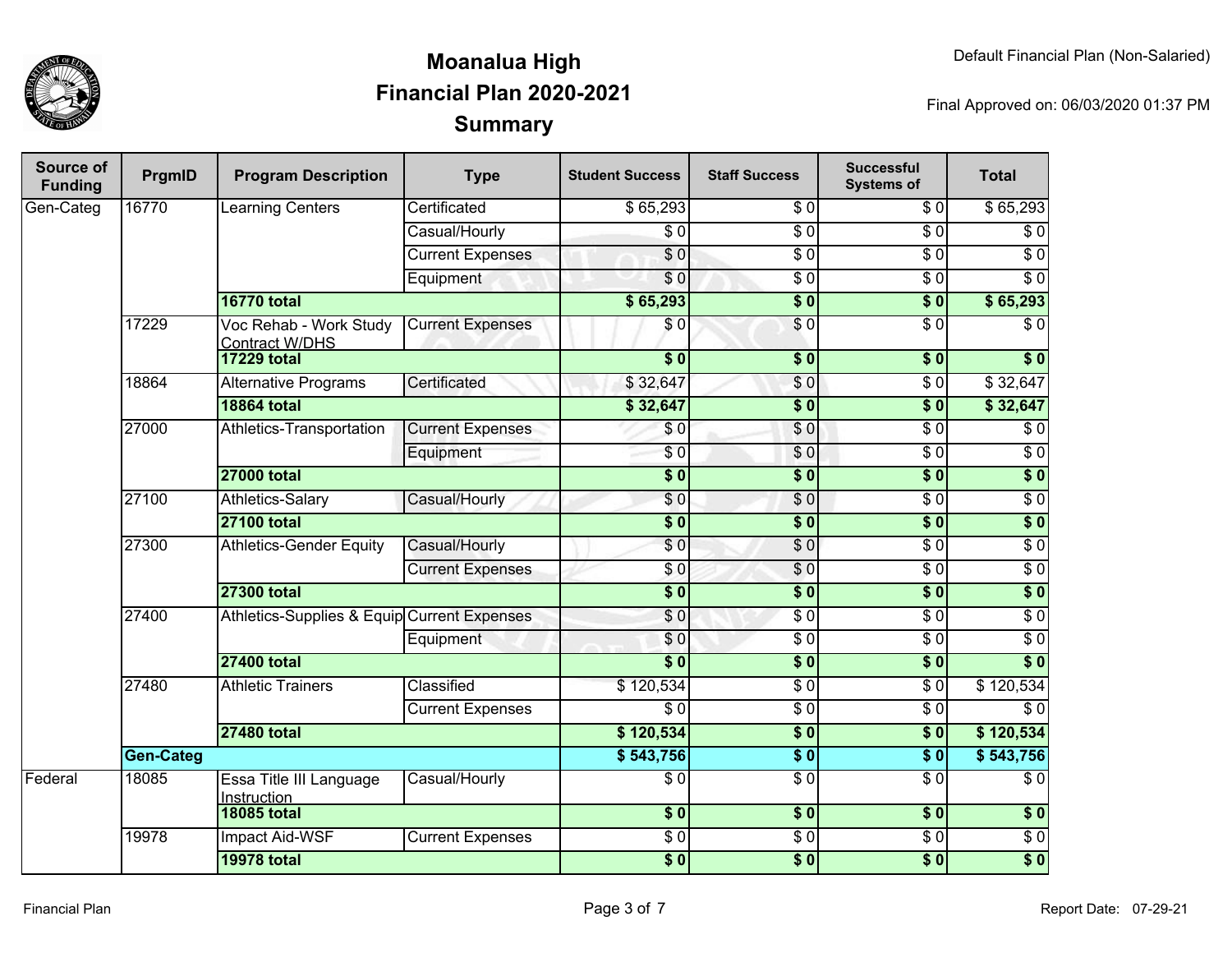

| Source of<br><b>Funding</b> | PrgmID          | <b>Program Description</b>                     | <b>Type</b>                  | <b>Student Success</b>    | <b>Staff Success</b> | <b>Successful</b><br><b>Systems of</b> | <b>Total</b>     |                  |
|-----------------------------|-----------------|------------------------------------------------|------------------------------|---------------------------|----------------------|----------------------------------------|------------------|------------------|
| Federal                     | 20657           | Essa Title IIa Targeted<br>Prof Dev            | <b>Current Expenses</b>      | \$0                       | \$0                  | \$0                                    | \$0              |                  |
|                             |                 | <b>20657 total</b>                             |                              | $\sqrt{6}$                | $\overline{\$0}$     | $\overline{\textbf{50}}$               | \$0              |                  |
|                             | 20659           | Essa Title IIa Prof Dev-<br><b>OCISS</b>       | Casual/Hourly                | \$0                       | $\overline{\$0}$     | $\overline{\$0}$                       | $\overline{30}$  |                  |
|                             |                 | <b>20659 total</b>                             |                              | $\sqrt{6}$                | $\sqrt{6}$           | \$0                                    | \$0              |                  |
|                             | 20698           | Essa Title IIa Support<br>New Tchr & Prin      | Casual/Hourly                | \$0                       | \$0                  | $\overline{\$0}$                       | $\sqrt{6}$       |                  |
|                             |                 | <b>20698 total</b>                             |                              | $\overline{\$0}$          | $\overline{\$0}$     | $\overline{\$0}$                       | $\overline{\$0}$ |                  |
|                             | 35913           | <b>Sch Prgm Food Services</b>                  | <b>Classified</b>            | \$0                       | \$0                  | $\overline{30}$                        | $\overline{\$0}$ |                  |
|                             |                 |                                                | Casual/Hourly                | \$0                       | \$0                  | $\overline{S}0$                        | $\overline{\$0}$ |                  |
|                             |                 | 35913 total                                    |                              | $\overline{\$0}$          | $\overline{\$0}$     | $\overline{\$0}$                       | $\overline{\$0}$ |                  |
|                             | Federal         |                                                |                              | $\overline{\$0}$          | $\overline{\$0}$     | $\overline{\bullet}$                   | $\overline{\$0}$ |                  |
| Gen-Cent                    | 15654           | Haw Content & Perform<br>Std-Assessment        | <b>Current Expenses</b>      | $\overline{\$0}$          | $\overline{\$0}$     | $\overline{\$0}$                       | $\overline{60}$  |                  |
|                             |                 | <b>15654 total</b>                             |                              | \$0                       | \$0                  | \$0                                    | $\sqrt{6}$       |                  |
|                             | 25230           | Elp<br>Standards/Assessments<br>Implementation | Casual/Hourly                | \$0                       | \$0                  | $\overline{\$0}$                       | $\overline{\$0}$ |                  |
|                             |                 | <b>25230 total</b>                             |                              | $\overline{\$0}$          | $\overline{\$0}$     | $\overline{\$0}$                       | $\sqrt{6}$       |                  |
|                             | 35163           |                                                | <b>Food Services-General</b> | Classified                | \$0                  | $\overline{\$0}$                       | $\overline{\$0}$ | $\overline{\$0}$ |
|                             |                 | Fund                                           | Casual/Hourly                | \$0                       | $\overline{S}0$      | $\overline{S}0$                        | $\overline{50}$  |                  |
|                             |                 | 35163 total                                    |                              | $\overline{\$0}$          | \$0                  | $\overline{\$0}$                       | $\overline{\$0}$ |                  |
|                             | 37721           | <b>Athletic Travel</b>                         | <b>Current Expenses</b>      | $\overline{\$0}$          | $\overline{30}$      | $\overline{60}$                        | $\overline{60}$  |                  |
|                             |                 | 37721 total                                    |                              | $\overline{\$0}$          | $\overline{\$0}$     | $\overline{\$0}$                       | \$0              |                  |
|                             | <b>Gen-Cent</b> |                                                |                              | \$0                       | $\overline{\$0}$     | $\overline{\$0}$                       | $\overline{\$0}$ |                  |
| Special                     | 15109           | Reimb for Lost Curricular<br><b>Materials</b>  | <b>Current Expenses</b>      | $\overline{S}0$           | $\overline{30}$      | $\overline{60}$                        | $\overline{\$0}$ |                  |
|                             |                 | <b>15109 total</b>                             |                              | $\overline{\textbf{S}^0}$ | $\overline{\$0}$     | $\overline{\$0}$                       | $\overline{\$0}$ |                  |
|                             | 15754           | Voc Ed-Program                                 | Casual/Hourly                | $\sqrt{6}$                | $\overline{30}$      | $\overline{\$0}$                       | $\overline{\$0}$ |                  |
|                             |                 | Improvement FY19                               | <b>Current Expenses</b>      | $\overline{S}0$           | $\overline{\$0}$     | $\overline{\$0}$                       | $\overline{60}$  |                  |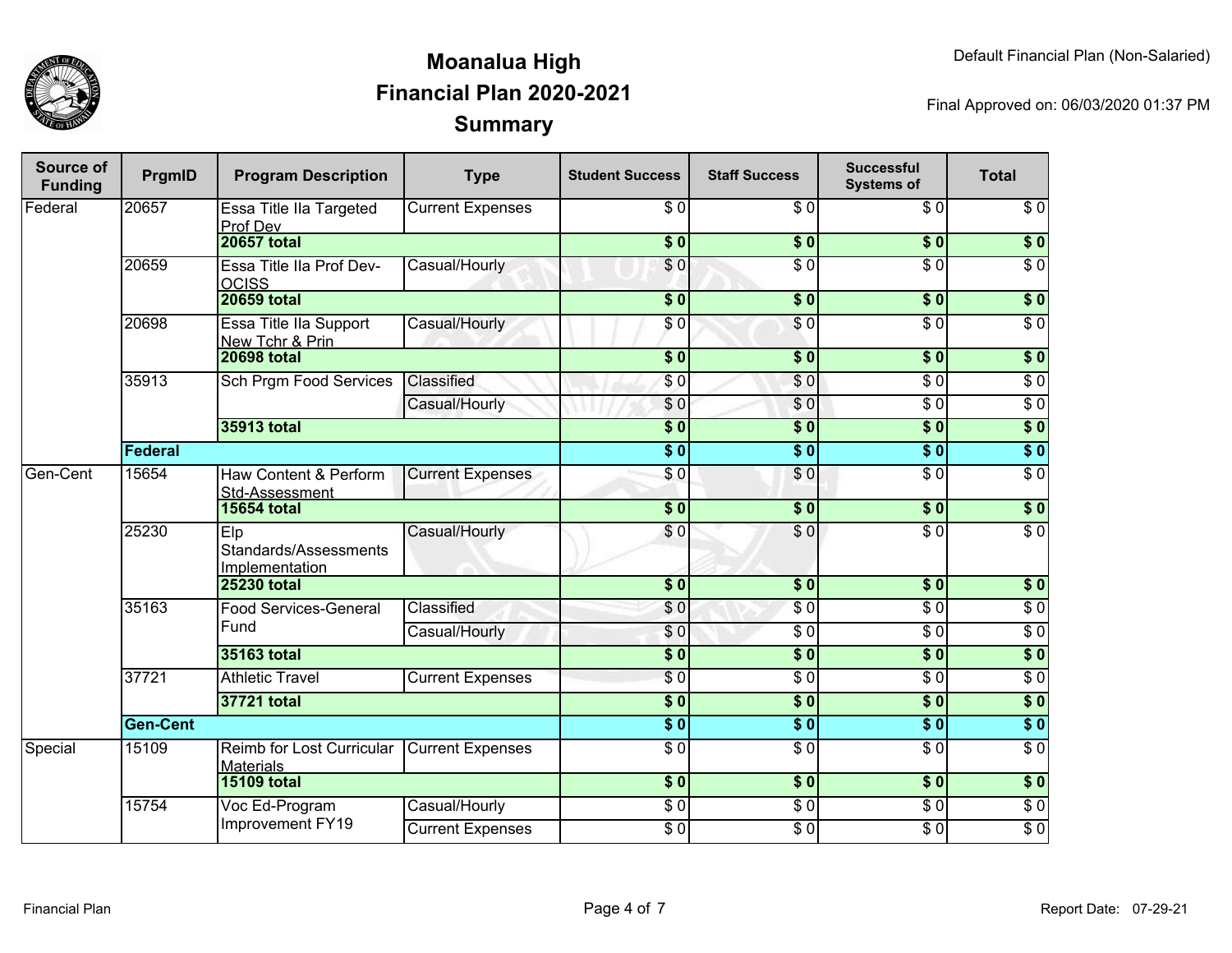

| Source of<br><b>Funding</b> | PrgmID         | <b>Program Description</b>                    | <b>Type</b>             | <b>Student Success</b> | <b>Staff Success</b> | <b>Successful</b><br><b>Systems of</b> | <b>Total</b>     |
|-----------------------------|----------------|-----------------------------------------------|-------------------------|------------------------|----------------------|----------------------------------------|------------------|
| Special                     | 15754          | Voc Ed-Program<br>Improvement FY19            | Equipment               | \$0                    | \$0                  | \$0                                    | \$0              |
|                             |                | <b>15754 total</b>                            |                         | $s$ <sub>0</sub>       | \$0                  | $\overline{\$0}$                       | $\overline{\$0}$ |
|                             | 16350          | Summer School - Special Casual/Hourly<br>Fund |                         | \$0                    | $\overline{\$0}$     | $\overline{\$0}$                       | $\overline{\$0}$ |
|                             |                | <b>16350 total</b>                            |                         | $\overline{\$0}$       | $\sqrt{6}$           | $\overline{\$0}$                       | \$0              |
|                             | 35304          | <b>Food Services-Special</b><br>Fund          | <b>Current Expenses</b> | \$0                    | \$0                  | $\sqrt{6}$                             | $\sqrt{6}$       |
|                             |                | 35304 total                                   |                         | $\overline{\$0}$       | $\overline{\$0}$     | $\overline{\$0}$                       | $\overline{\$0}$ |
|                             | 37307          | Use of School Facilities -<br>School          | <b>Current Expenses</b> | \$0                    | \$0                  | $\overline{\$0}$                       | $\overline{\$0}$ |
|                             |                | 37307 total                                   |                         | $\overline{\$0}$       | $\sqrt{6}$           | $\overline{\$0}$                       | $\overline{\$0}$ |
|                             | <b>Special</b> |                                               |                         | $\overline{\$0}$       | $\overline{\$0}$     | $\overline{\$0}$                       | $\overline{\$0}$ |
| Trust                       | 16616          | Project Lead the Way                          | <b>Current Expenses</b> | $\overline{\$0}$       | $\sqrt{0}$           | $\overline{\$0}$                       | $\overline{\$0}$ |
|                             |                |                                               | Equipment               | $\overline{\$0}$       | \$0                  | $\overline{\$0}$                       | $\overline{30}$  |
|                             |                | <b>16616 total</b>                            |                         | $\overline{\$0}$       | $\overline{\$0}$     | $\overline{\$0}$                       | \$0              |
|                             | 16630          | Hawaii State Ffcla                            | <b>Current Expenses</b> | \$0                    | $\sqrt{0}$           | $\overline{\$0}$                       | $\overline{\$0}$ |
|                             |                | <b>16630 total</b>                            |                         | $\overline{\$0}$       | $\overline{\$0}$     | $\overline{\$0}$                       | $\overline{\$0}$ |
|                             | 16632          | Hawaii State HOSA                             | <b>Current Expenses</b> | \$0                    | $\sqrt{0}$           | $\overline{\$0}$                       | $\overline{\$0}$ |
|                             |                | <b>16632 total</b>                            |                         | $\overline{\$0}$       | $\overline{\$0}$     | $\overline{\$0}$                       | $\overline{\$0}$ |
|                             | 16633          | Hawaii State DECA                             | <b>Current Expenses</b> | $\overline{\$0}$       | $\overline{$}0$      | $\overline{\$0}$                       | $\overline{30}$  |
|                             |                | <b>16633 total</b>                            |                         | $\overline{\$0}$       | $\overline{\$0}$     | $\overline{\$0}$                       | $\overline{\$0}$ |
|                             | 17807          | Moanalua Complex                              | Casual/Hourly           | \$0                    | $\overline{\$0}$     | $\overline{\$0}$                       | $\overline{\$0}$ |
|                             |                | Korean Language Project                       | <b>Current Expenses</b> | $\overline{\$0}$       | $\overline{$}0$      | $\overline{\$0}$                       | $\overline{\$0}$ |
|                             |                | <b>17807 total</b>                            |                         | $\overline{\$0}$       | $\overline{\$}0$     | $\overline{\$0}$                       | $\overline{\$0}$ |
|                             | 27200          | <b>Athletics</b>                              | Casual/Hourly           | $\overline{\$0}$       | $\overline{60}$      | $\overline{\$0}$                       | $\overline{\$0}$ |
|                             |                |                                               | <b>Current Expenses</b> | $\overline{\$0}$       | $\overline{\$0}$     | $\overline{\$0}$                       | $\overline{\$0}$ |
|                             |                |                                               | Equipment               | $\overline{\$0}$       | $\overline{$}0$      | $\overline{\$0}$                       | $\overline{\$0}$ |
|                             |                | <b>27200 total</b>                            |                         | $\sqrt{6}$             | $\sqrt{6}$           | $\overline{\$0}$                       | $\overline{\$0}$ |
|                             | <b>Trust</b>   |                                               |                         | \$0                    | $\overline{\$0}$     | $\sqrt{6}$                             | $\overline{\$0}$ |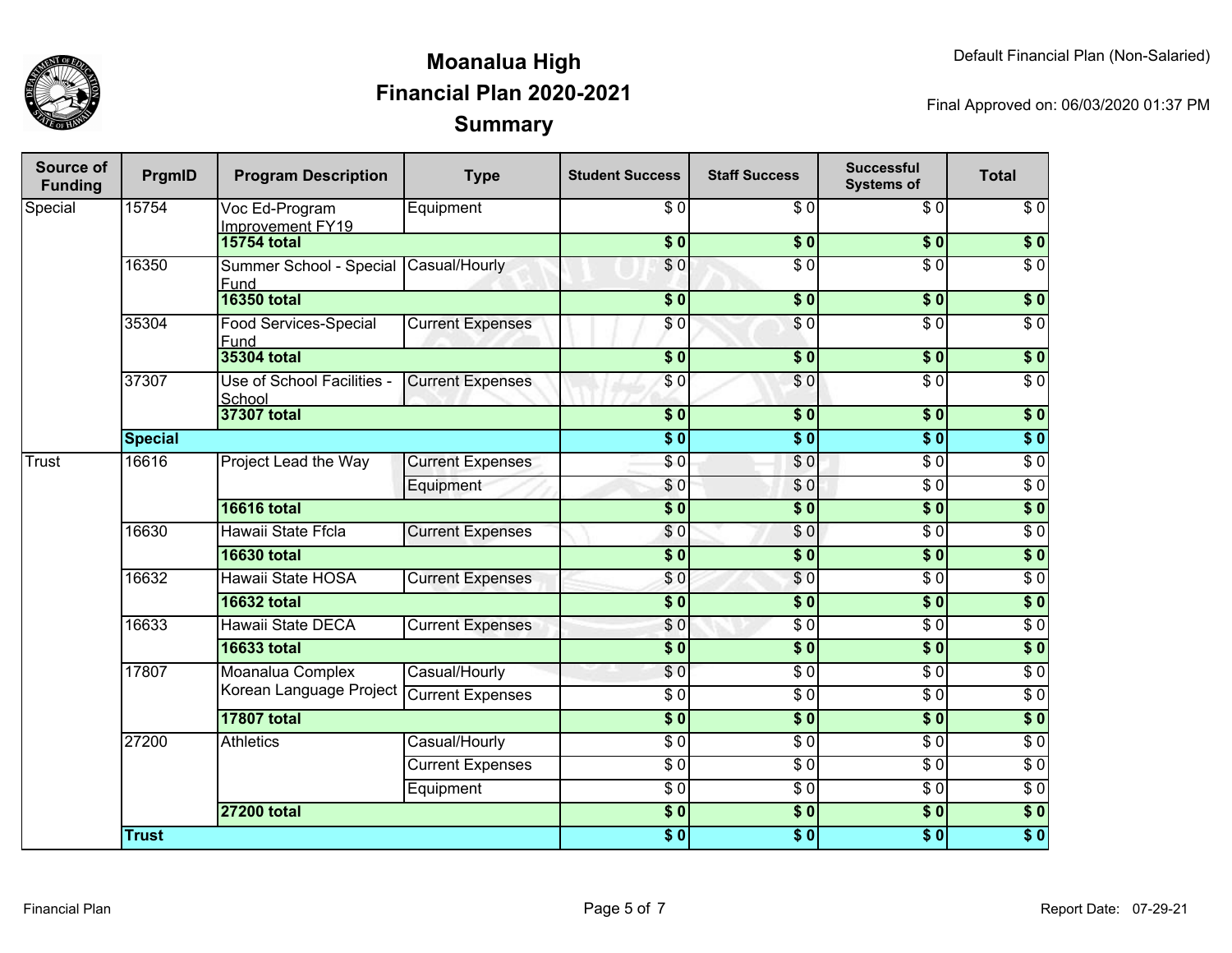

| Source of<br><b>Funding</b> | PrgmID     | <b>Program Description</b>       | <b>Type</b>             | <b>Student Success</b> | <b>Staff Success</b> | <b>Successful</b><br><b>Systems of</b> | <b>Total</b> |
|-----------------------------|------------|----------------------------------|-------------------------|------------------------|----------------------|----------------------------------------|--------------|
| Inter Xfer                  | 16355      | <b>Driver and Traffic Safety</b> | Casual/Hourly           | \$0                    | \$0                  | \$0                                    | \$0          |
|                             |            | Education                        | <b>Current Expenses</b> | \$ OI                  | \$0                  | \$0                                    | \$0          |
|                             |            |                                  | Equipment               | \$0                    | \$0                  | \$0                                    | \$0          |
|                             |            | 16355 total                      |                         | \$ 0 I                 | \$0                  | \$0                                    | \$0          |
|                             | Inter Xfer |                                  |                         | S 0 I                  | \$0                  | \$01                                   | \$0          |
| <b>Grand Total</b>          |            |                                  | \$10,819,432            | \$0                    |                      | $$1,986,468$ $$12,805,900$             |              |